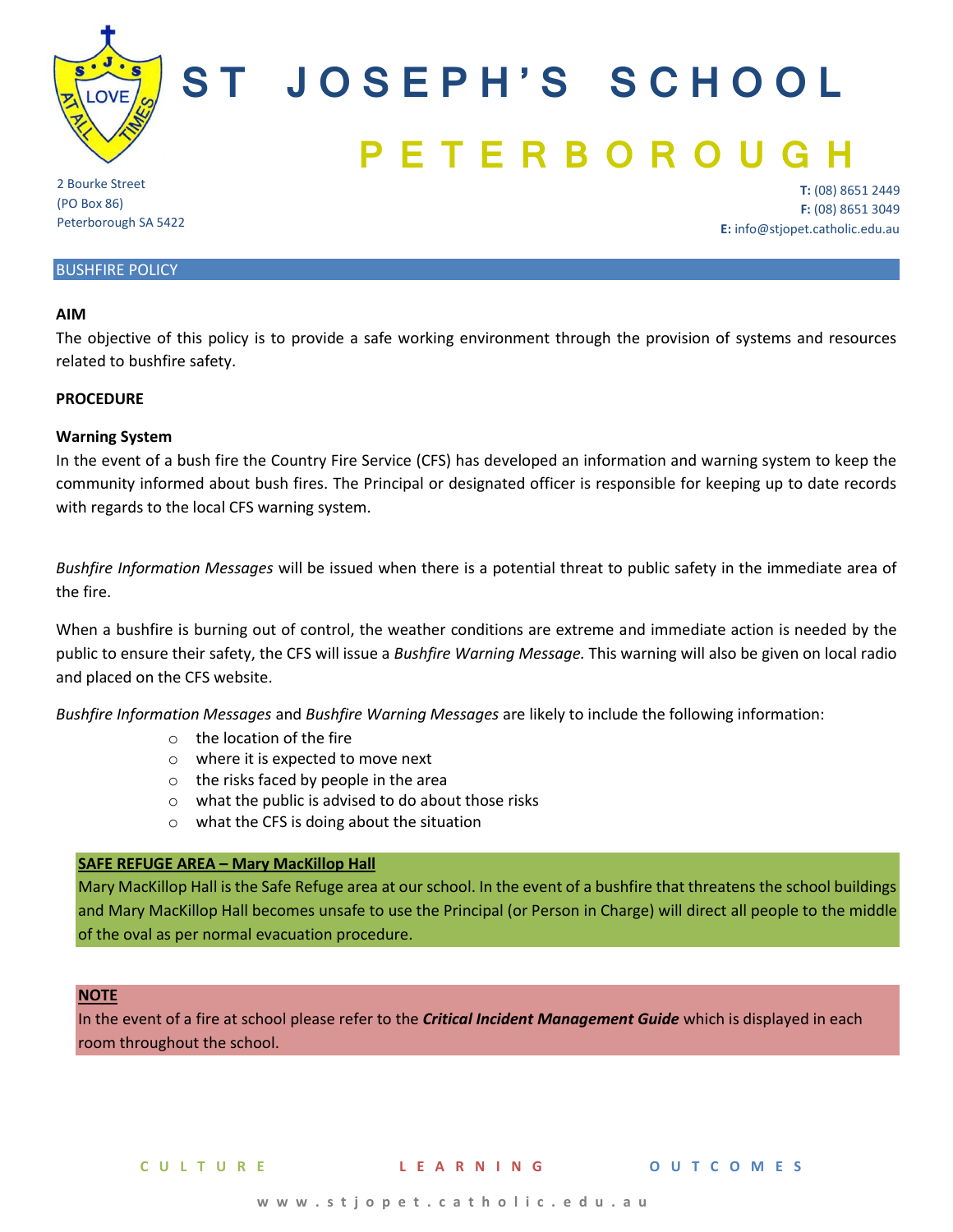# **PRINCIPAL (OR PERSON IN CHARGE)**

- It is the responsibility of the Principal in consultation with employees to ensure that they are informed and have practised fire emergency evacuation drills. All information pertaining to emergency drills including contact numbers and evacuation procedures should be in prominent designated places throughout the site.
- In the event of a bushfire alert the Principal notifies staff of bushfire alerts received. In the event of a bushfire being reported in the Peterborough district, the Principal will visit all classes and inform staff of its location.
- The Principal will advise the Catholic Education Office that a bushfire has been reported in the nominated local district.
- The Principal will maintain a visual check of the surrounding area.
- The Principal will liaise with the local CFS Brigade to obtain the latest information and advice about likely effect of the bushfire on the site.
- The Principal will cancel on site outdoor activities for students.
- The Principal will assess if it is safe for students to take outside recess and lunch breaks and notify all classes of the decision.
- The Principal will assess if it is safe to release students from the site at normal dismissal time.
- The Principal will turn on sprinkler and irrigation systems hourly to dampen surrounds.

# **FRONT OFFICE STAFF**

- The front office staff will carefully monitor ABC radio for CFS information and *Warning Messages* and provide site leaders with updates concerning the latest location of the bushfire front and any impact it may have on the site.
- The front office staff will ensure that a mobile phone is charged and accessible.
- The front office staff will ensure that alternative audible warning device is ready for use and operating correctly should power fail.
- Front office staff will alert visitors and volunteers of the situation during the registration process and advise them of action to take should a move to the Safe Refuge become necessary.
- The front office Staff will identify and list all students and staff who live in the area reported to be affected by the bush fire.
- Front office staff will back up all site administration computer records.
- The front office staff will turn on sprinkler and irrigation systems hourly to dampen surrounds.

# **CLASS TEACHERS**

- All class teachers will encourage students to fill up personal water bottles during the day so that they have adequate drinking water should a move to the Safe Refuge become necessary.
- Teachers will organise to have bags packed and have them ready nearby.
- Teachers must be organised and prepared for emergency evacuation or lock-in procedures.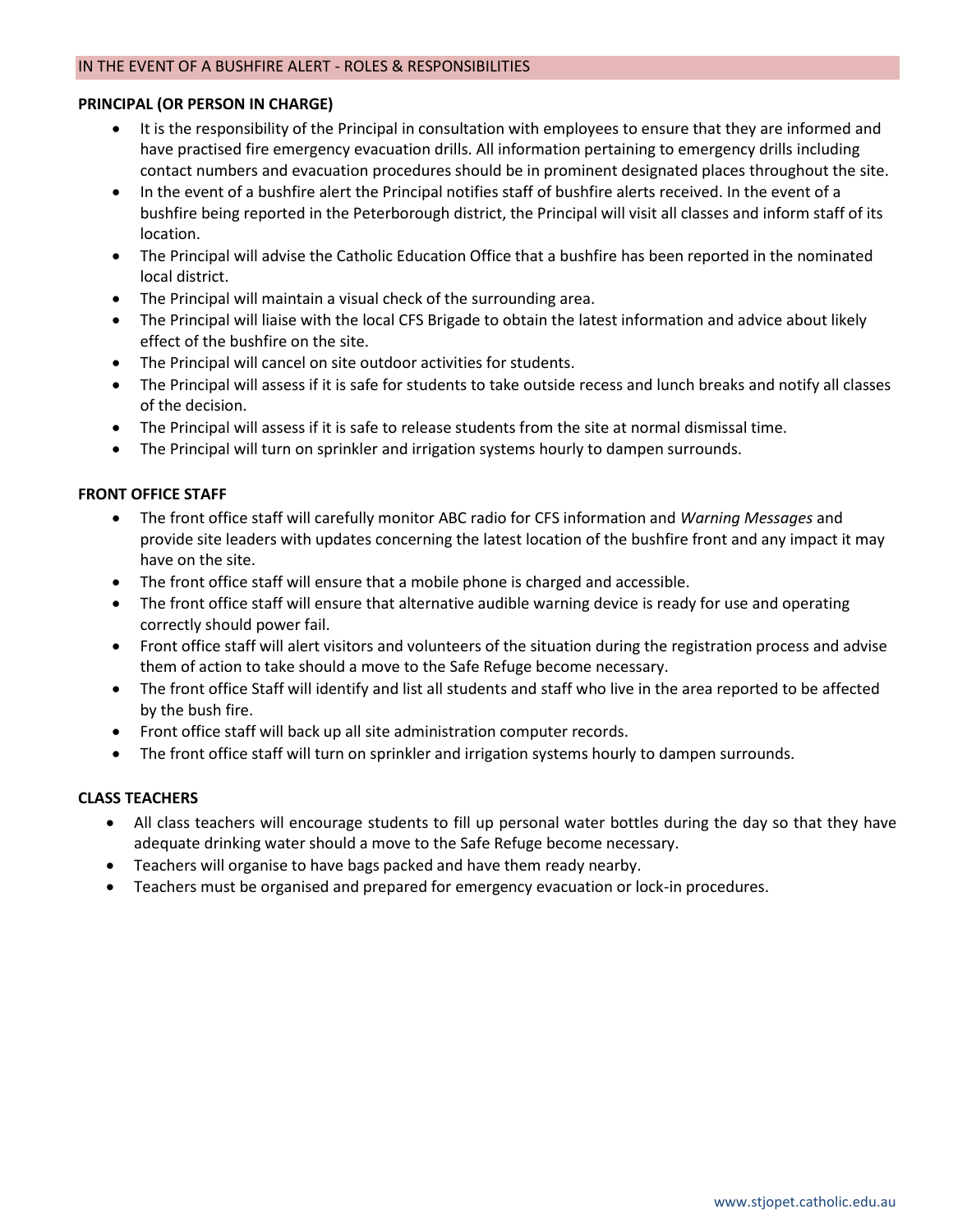## FIRE IN IMMEDIATE VICINITY OR IMPACTING ON SITE - ROLES & RESPONSIBILITIES

## **PRINCIPAL (OR PERSON IN CHARGE)**

Principal authorises the sounding of the fire bell. The decision to move all personnel into the site Safe Refuge will be made by the Principal or the delegated staff member when any of the following agreed triggers are reached.

- CFS information and warning messages broadcast on the local ABC radio indicate a fire is moving towards Peterborough
- The Emergency Services advise that a bushfire is likely to impact on site
- Staff are advised that a bushfire is burning in surrounding areas
- There is confirmed sighting of nearby smoke and flames.
- Principal to ensure that air conditioners are turned off and doors and windows are closed in Safe Refuge as bush fire front approaches.
- Principal will ensure all site personnel are accounted for and in Safe Refuge.
- The Principal will advise Catholic Education Office of the move to the Safe Refuge and provide information about situation

# **FRONT OFFICE STAFF**

- Front office staff notify parents that students have been moved to the Safe Refuge.
- Front office staff monitor visitors and volunteers.
- Front office staff to turn off air conditioners and close doors and windows in Safe Refuge as bush fire front approaches.
- Front office staff will ensure all site personnel are accounted for and in Safe Refuge.
- Front office staff to accurately record:
	- those present when the move to the Safe Refuge takes place
	- those who have left the site before the move
	- those who leave the site after the bushfire emergency has passed

## **ALL STAFF**

- All staff to take fire extinguishers with them from classrooms to the Safe Refuge.
- Staff to close all doors and windows and turn off air conditioners as classrooms are vacated.
- Class teachers do a roll call of students in their care.
- Support students to remain safe and calm.